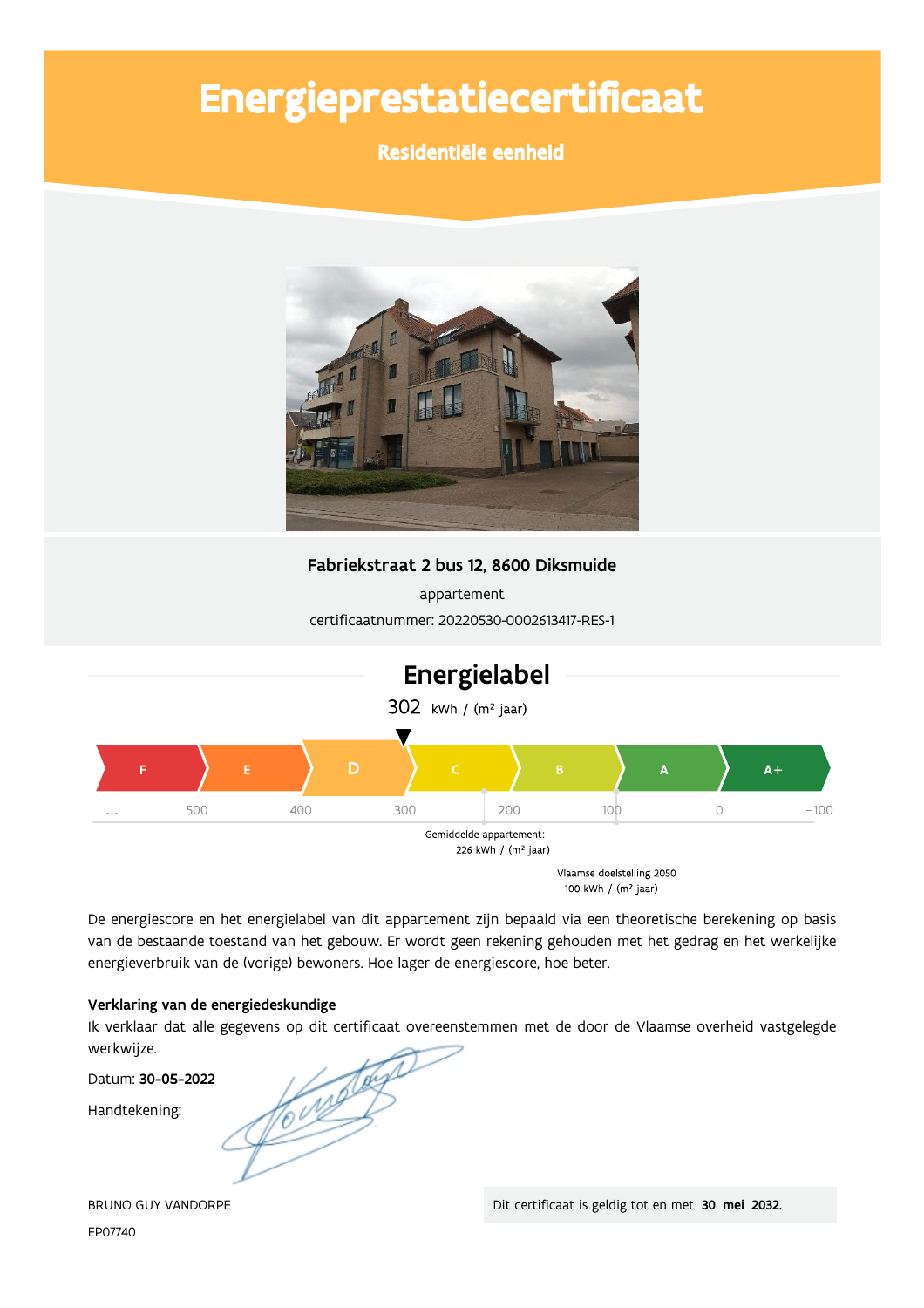## Huidige staat van het appartement

Om met uw appartement te voldoen aan de energiedoelstelling, zijn er twee mogelijke pistes:



De U-waarde beschrijft de isolatiewaarde van daken, muren, vloeren, vensters ... Hoe lager de U-waarde, hoe beter het constructiedeel isoleert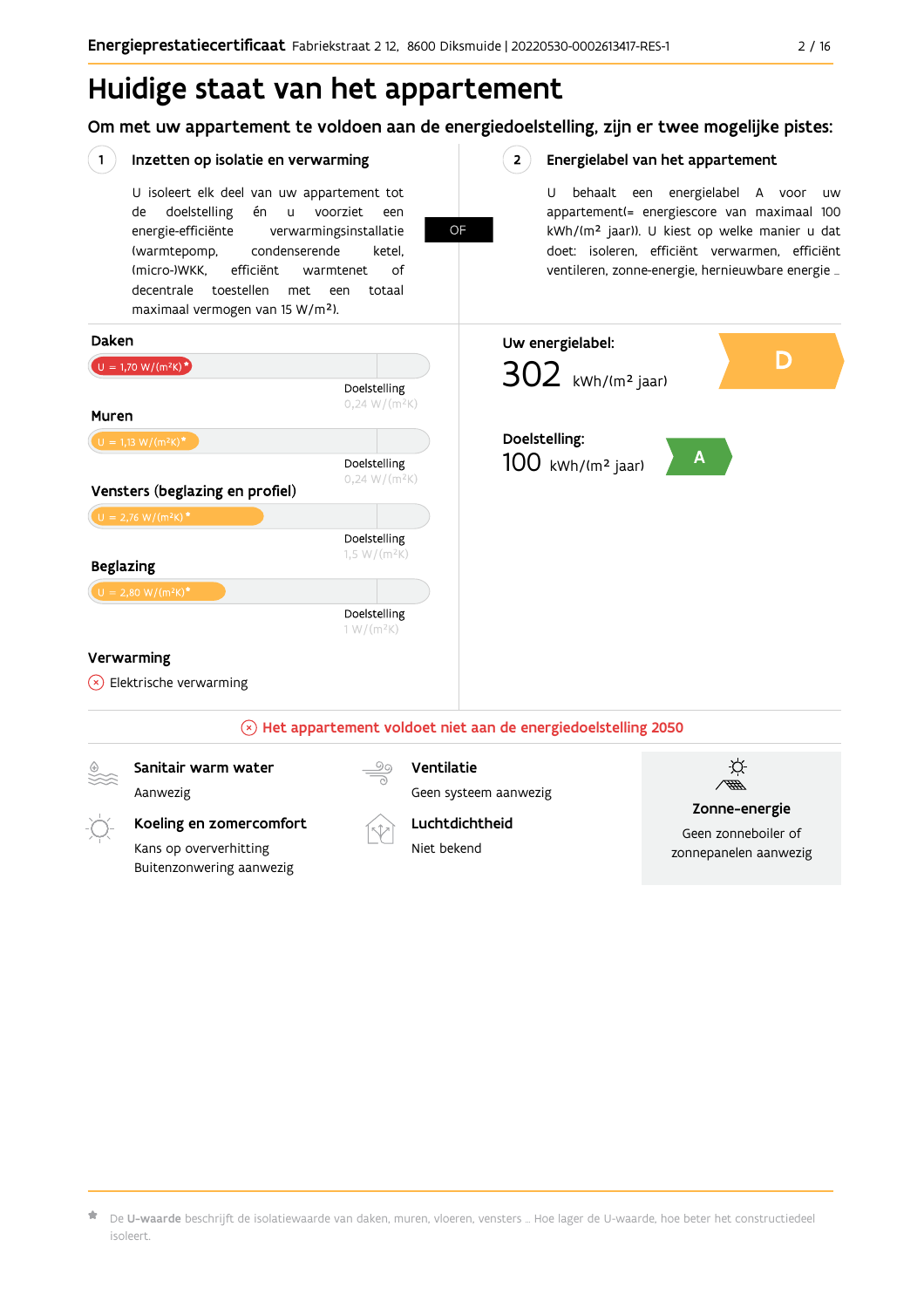## Overzicht aanbevelingen

In deze tabel vindt u aanbevelingen om uw appartement energiezuiniger te maken. De aanbevelingen zijn gebaseerd op piste 1. Kunt u ze niet allemaal uitvoeren, dan helpen ze u ook om via piste 2 de doelstelling te halen. Vraag advies aan een specialist voordat u met de renovatiewerken start.

De volgorde in deze tabel is automatisch bepaald en is niet noodzakelijk de juiste volgorde om aan de slag te gaan. Het is louter een eerste indicatie op basis van de energieprestatie.

| <b>HUIDIGE SITUATIE</b>                                                                                                                                                              | <b>AANBEVELING</b>                                                                                                             |
|--------------------------------------------------------------------------------------------------------------------------------------------------------------------------------------|--------------------------------------------------------------------------------------------------------------------------------|
| Plat dak<br>10,6 m <sup>2</sup> van het platte dak is vermoedelijk te Isoleer het platte dak bijkomend.<br>weinig geïsoleerd.                                                        |                                                                                                                                |
| <b>Vensters</b><br>19,6 m <sup>2</sup> van de vensters heeft dubbele<br>beglazing. Dat is weinig energiezuinig. De<br>raamprofielen van deze vensters zijn echter<br>wel performant. | Vervang de beglazing door hoogrendementsbeglazing.                                                                             |
| Muur<br>52 m <sup>2</sup> van de muren is vermoedelijk te<br>weinig geïsoleerd.                                                                                                      | Plaats bijkomende isolatie.                                                                                                    |
| Verwarming<br>100% van het appartement wordt elektrisch<br>verwarmd.                                                                                                                 | Vervang de elektrische verwarming.<br>Plaats een afgiftesysteem, bij voorkeur op lage temperatuur.                             |
| Zonneboiler<br>Er is geen zonneboiler aanwezig.                                                                                                                                      | Onderzoek de mogelijkheid om een zonneboiler te plaatsen.<br>Raadpleeg hiervoor de zonnekaart of vraag raad aan een<br>vakman. |
| Zonnepanelen<br>Er zijn geen zonnepanelen aanwezig.                                                                                                                                  | Onderzoek de mogelijkheid om zonnepanelen te plaatsen.<br>Raadpleeg hiervoor de zonnekaart of vraag raad aan een<br>vakman.    |
| • Energetisch helemaal niet in orde<br>• Energetisch niet in orde                                                                                                                    | • Zonne-energie                                                                                                                |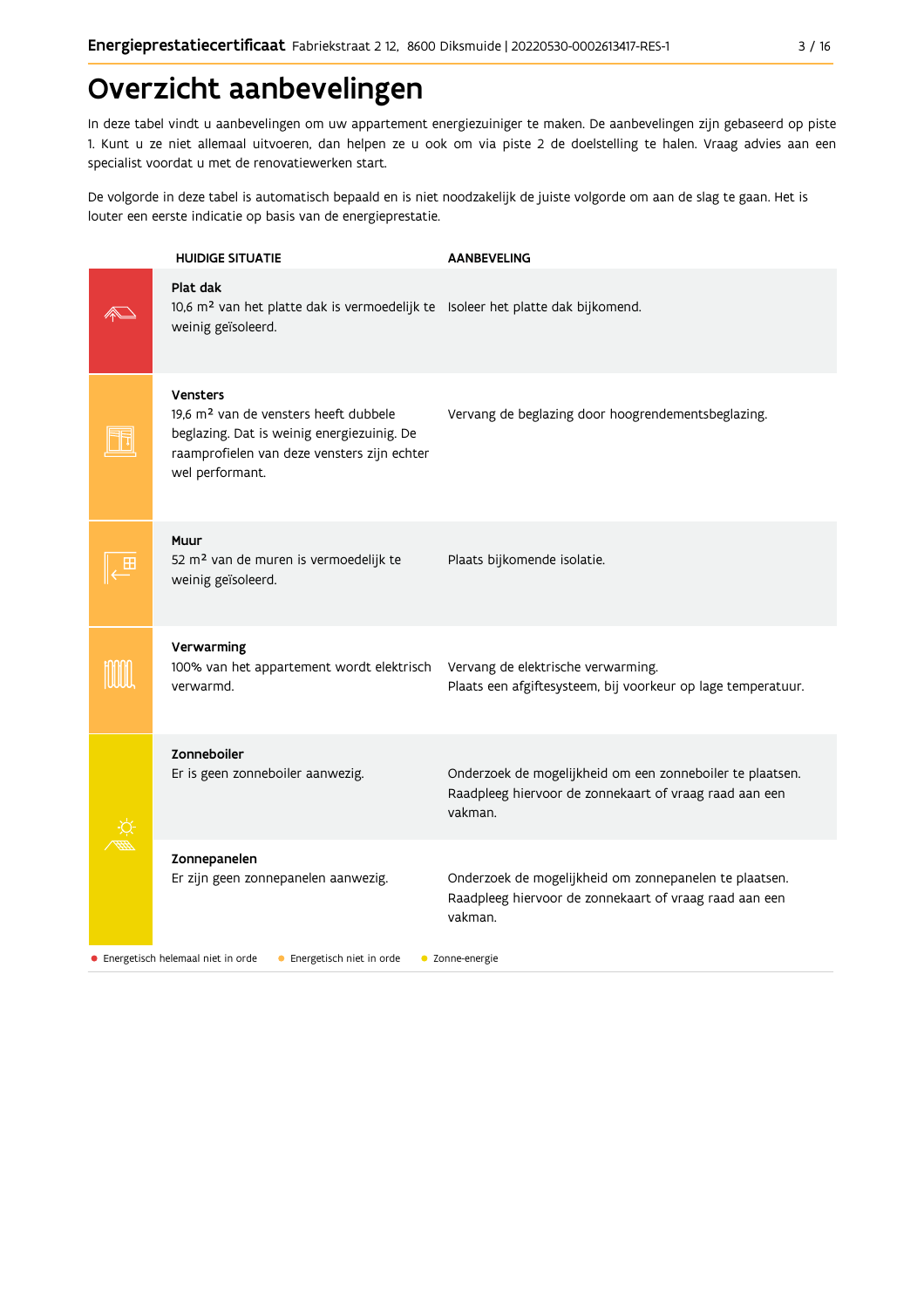#### Energielabel na uitvoering van de aanbevelingen

Als u beslist om uw appartement stapsgewijs te renoveren in de hierboven gesuggereerde volgorde, geeft de onderstaande energieschaal een overzicht van waar uw appartement zich na elke stap zal bevinden op de energieschaal. Verandert u de volgorde, dan verandert ook de impact van elke maatregel. Dat kan hier niet weergegeven worden. Bij de plaatsing van een installatie op zonne-energie zal het energielabel nog verder verbeteren.



## Aandachtspunten

 $\left( \cdot \right)$ 

Hou rekening met de volgende aspecten als u uw appartement energiezuinig en comfortabeler wilt maken.

Luchtdichtheid: De luchtdichtheid van uw appartement is niet gemeten. Een goede luchtdichtheid is nodig om de warmte niet via spleten en kieren te laten ontsnappen. Let er bij de renovatie op dat de werken luchtdicht uitgevoerd worden. U kunt nadien de luchtdichtheid laten meten om eventueel overblijvende lekken op te sporen en uw energielabel mogelijk nog te verbeteren.

 $\stackrel{\circ}{\equiv}$ Ventilatie: Uw appartement beschikt mogelijk niet over voldoende ventilatievoorzieningen. Een goede ventilatie is echter noodzakelijk om een gezond binnenklimaat te garanderen. Voorzie bij uw renovatie daarom in een ventilatiesysteem. Om energie te besparen, kunt u het best kiezen voor een systeem met vraagsturing of warmteterugwinning.

Koeling en zomercomfort: Uw appartement heeft kans op oververhitting, ondanks de aanwezige zonwering. Vermijd de plaatsing van een koelinstallatie, want die verbruikt veel energie. Bekijk of andere maatregelen mogelijk zijn om oververhitting tegen te gaan: 's nachts intensief ventileren, bijkomende zonwering ...



Sanitair warm water: Uw appartement beschikt niet over een zonneboiler. Overweeg de plaatsing van een zonneboiler of warmtepompboiler. Daarmee kunt u energie besparen.

## Renovatie gebouw

Bij een gebouw met meerdere (woon)eenheden zal de energetische renovatie vooral betrekking hebben op de gemeenschappelijke delen, zoals de daken, vloeren, buitenmuren en de collectieve installaties. U moet mogelijks samen met de mede-eigenaars beslissen over de renovatie van de gemeenschappelijke delen. Dergelijke renovatie kadert best in een totaalaanpak.

#### Let op!

**Property** 

De aanbevelingen, aandachtspunten en eventuele prijsindicaties op het energieprestatiecertificaat worden standaard gegenereerd op de wijze die de Vlaamse overheid heeft vastgelegd. Laat u bijstaan door een specialist om op basis van de aanbevelingen en aandachtspunten een concreet renovatieplan op te stellen. De energiedeskundige is niet aansprakelijk voor de eventuele schade die ontstaat bij het uitvoeren van de standaard gegenereerde aanbevelingen of aandachtspunten.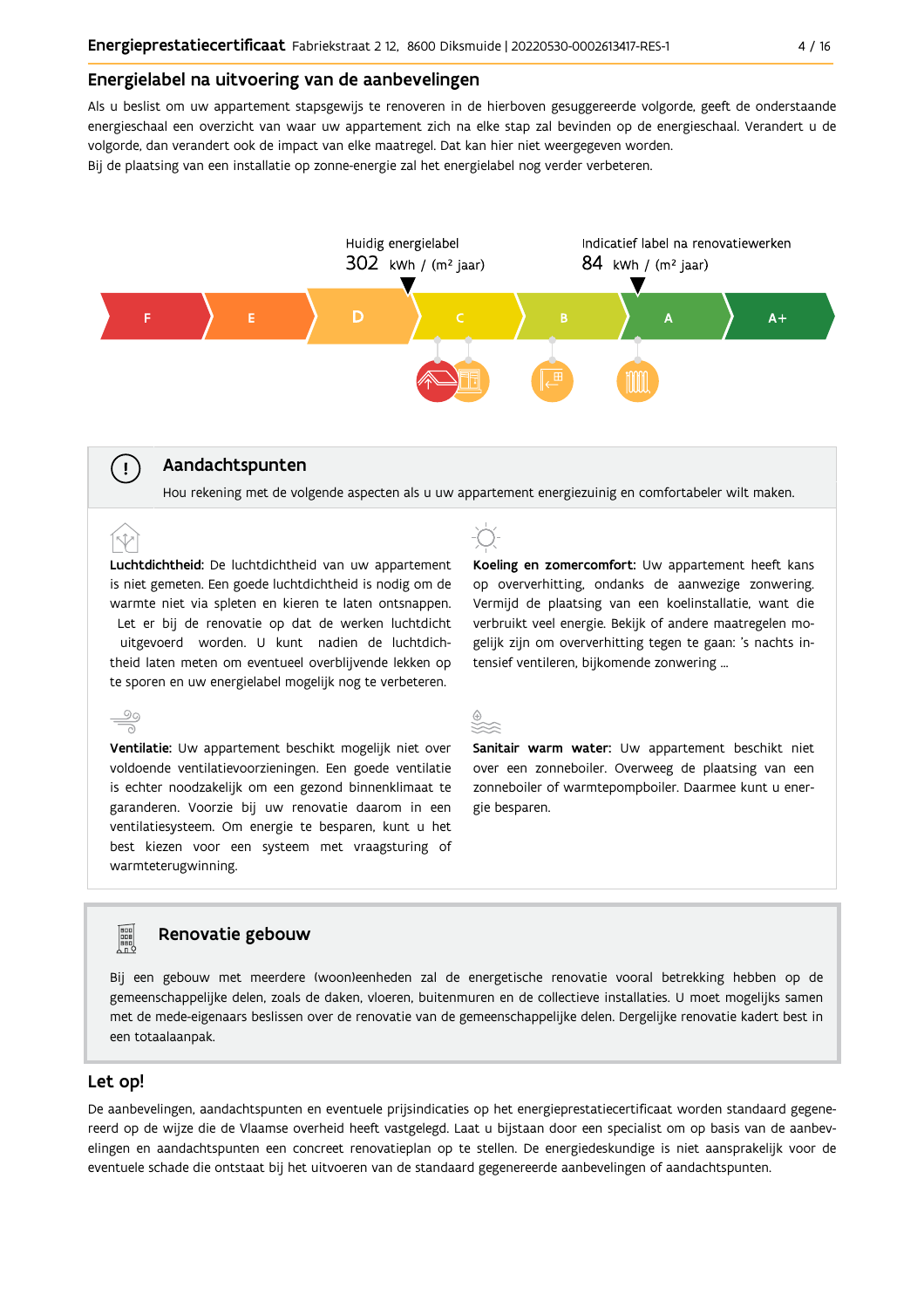#### Meer informatie?

- Voor meer informatie over het energieprestatiecertificaat, gebruiksgedrag, woningkwaliteit ... kunt u terecht op www.energiesparen.be.
- Meer informatie over uw appartement vindt u op uw persoonlijke woningpas. Surf naar woningpas.vlaanderen.be om uw woningpas te bekijken.
- Meer informatie over beter renoveren vindt u op www.energiesparen.be/ikbenoveer.

Gegevens energiedeskundige: BRUNO GUY VANDORPE 8600 Woumen

#### Premies

EP07740

Informatie over energiewinsten, subsidies of andere financiële voordelen vindt u op www.energiesparen.be.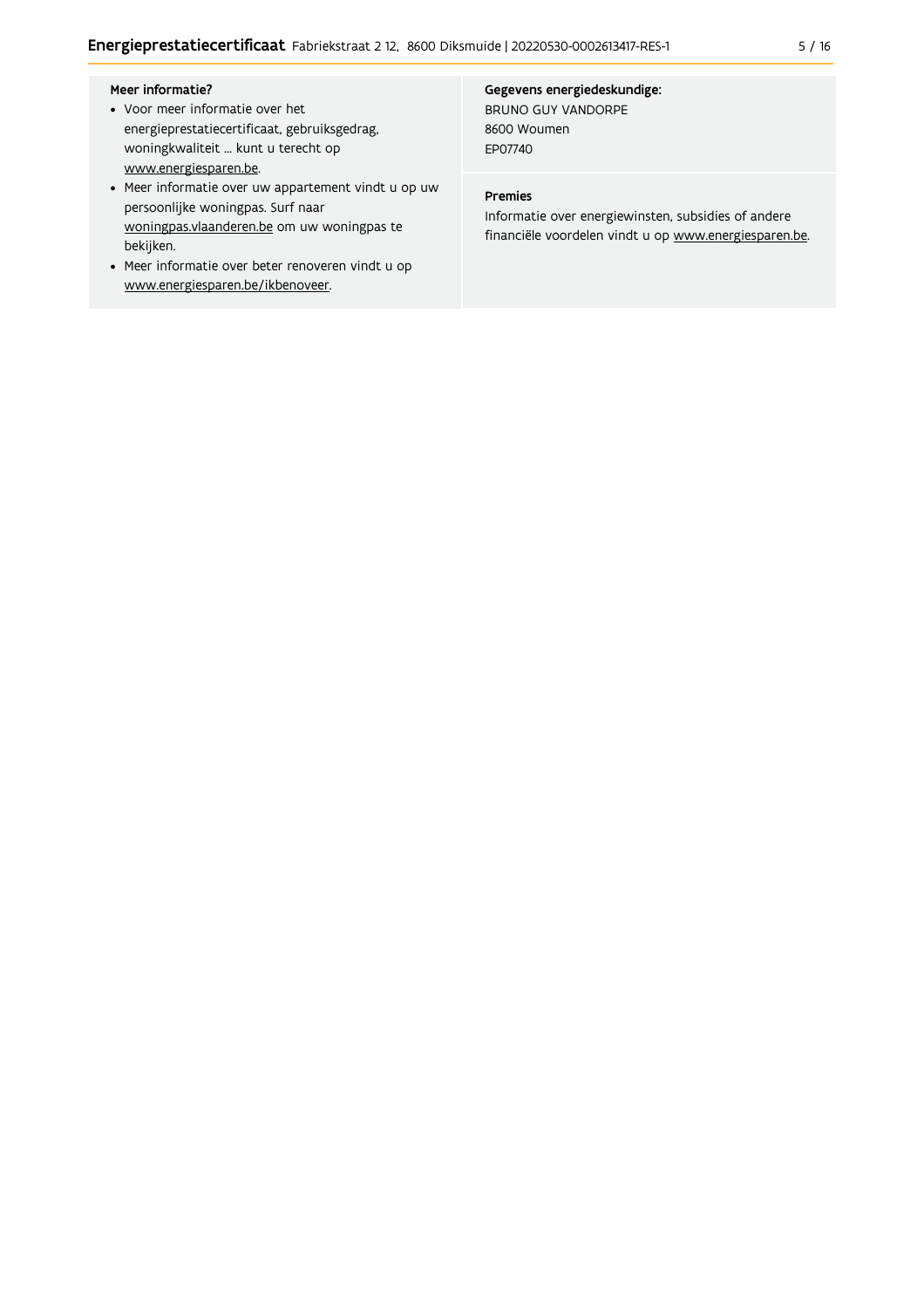## Energieprestatiecertificaat (EPC) in detail

Elk gebouw bestaat uit verschillende onderdelen die met elkaar verbonden zijn. Als u renoveert, kunt u het best al rekening houden met de werken die u later nog gaat uitvoeren.

Dit deel van het energieprestatiecertificaat gaat dieper in op de aanbevelingen van uw appartement. Samen met uw architect of andere vakman kunt u op basis hiervan een renovatieplan opstellen.

## Inhoudstafel

| Daken.                            | 8  |
|-----------------------------------|----|
| Vensters en deuren                | 9  |
| Muren.                            | 11 |
| Vloeren                           | 12 |
| Ruimteverwarming                  | 13 |
| Installaties voor zonne-energie.  | 14 |
| Overige installaties              | 15 |
| Bewijsstukken gebruikt in dit EPC | 16 |
|                                   |    |

## 10 goede redenen om nu al te BENOveren

BENOveren is BEter reNOveren dan gebruikelijk is, met hogere ambities op het vlak van energieprestaties, goed gepland en met deskundig advies, zodat ook latere renovatiestappen haalbaar blijven (zie ook www.energiesparen.be/ikbenoveer). Een geBENOveerd appartement biedt veel voordelen:

- 1. Een lagere energiefactuur 2. Meer comfort 3. Een gezonder binnenklimaat 4. Esthetische meerwaarde 5. Financiële meerwaarde  $\frac{1}{2}$ 6. Nodig voor ons klimaat 7. Uw appartement is klaar voor uw oude dag 8. Minder onderhoud 9. Vandaag al haalbaar
	- 10. De overheid betaalt mee

### Renoveren of slopen: let op voor asbest!

Asbest is een schadelijke stof die nog regelmatig aanwezig is in gebouwen. In veel gevallen kunnen asbesttoepassingen op een eenvoudige en vooral veilige manier verwijderd worden. Deze werken en eventuele bijhorende kosten zijn niet inbegrepen in het EPC. Voor meer informatie over (het herkennen van) asbest en asbestverwijdering kunt u terecht op www.ovam.be.

## Hoe wordt het EPC opgemaakt?

De eigenschappen van uw appartement zijn door de energiedeskundige ingevoerd in software die door de Vlaamse overheid is opgelegd. De energiedeskundige mag zich alleen baseren op zijn vaststellingen tijdens het plaatsbezoek en op bewijsstukken die voldoen aan de voorwaarden die de Vlaamse overheid heeft opgelegd. Op basis van de invoergegevens berekent de software het energielabel en genereert automatisch aanbevelingen en eventueel ook prijsindicaties. Bij onbekende invoergegevens gaat de software uit van veronderstellingen, onder meer op basis van het (ver)bouw- of fabricagejaar. Om zeker te zijn van de werkelijke samenstelling van uw muur, dak of vloer kunt u ervoor kiezen om verder (destructief) onderzoek uit te voeren (losschroeven stopcontact, gaatje boren in een voeg, binnenafwerking tijdelijk verwijderen ...).

Voor meer informatie over de werkwijze, de bewijsstukken en de voorwaarden kunt u terecht op www.energiesparen.be.

De bewijsstukken die gebruikt zijn voor dit EPC, kan u terugvinden op pagina 16.

### **Energiedoelstelling 2050**

De energiedoelstelling van de Vlaamse Regering is om tegen 2050 alle woningen en appartementen in Vlaanderen minstens even energiezuinig te maken als een energetisch performante nieuwbouwwoning van 2017.

Ten tijde van de opmaak van dit EPC is het nog niet verplicht om aan die energiedoelstelling te voldoen. Denk echter vooruit! Hou nu al zo veel mogelijk rekening met die energiedoelstelling en streef zelfs naar beter.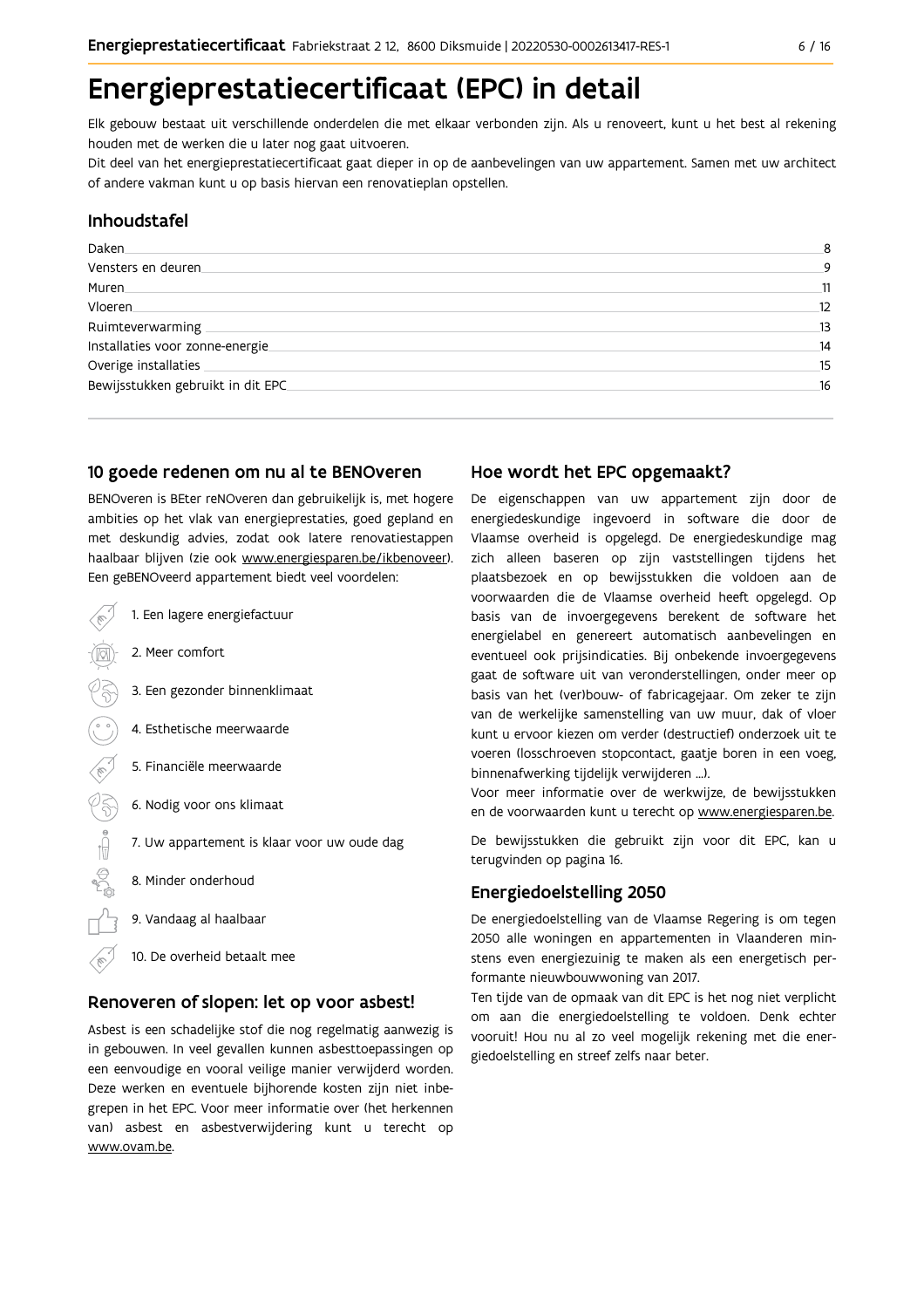## Algemene gegevens

| Gebouw id / Gebouweenheid id                                | 17103957 / 17104736                                                             |
|-------------------------------------------------------------|---------------------------------------------------------------------------------|
| Datum plaatsbezoek                                          | 30/05/2022                                                                      |
| Referentiejaar bouw                                         | Onbekend                                                                        |
| Beschermd volume (m <sup>3</sup> )                          | 297                                                                             |
| Ruimten niet opgenomen in het beschermd volume              | Geen                                                                            |
| Bruikbare vloeroppervlakte (m <sup>2</sup> )                | 110                                                                             |
| Verliesoppervlakte (m <sup>2</sup> )                        | 82                                                                              |
| Infiltratiedebiet (m <sup>3</sup> /(m <sup>2</sup> h))      | Onbekend                                                                        |
| Thermische massa                                            | Half zwaar/matig zwaar                                                          |
| Open haard(en) voor hout aanwezig                           | Neen                                                                            |
| Niet-residentiële bestemming                                | Geen                                                                            |
| Ligging van de eenheid in het gebouw                        | Appartement op de eerste verdieping, via de trap = eerste<br>wooneenheid rechts |
| Berekende energiescore (kWh/(m <sup>2</sup> jaar))          | 302                                                                             |
| Karakteristiek jaarlijks primair energieverbruik (kWh/jaar) | 33.190                                                                          |
| CO <sub>2</sub> -emissie (kg/jaar)                          | 4.421                                                                           |
| Indicatief S-peil                                           | 76                                                                              |
| Gemiddelde U-waarde gebouwschil (W/(m <sup>2</sup> K))      | 1,60                                                                            |
| Gemiddeld installatierendement verwarming (%)               | 88                                                                              |

## Verklarende woordenlijst

| beschermd volume                                    | Het volume van alle ruimten die men wenst te beschermen tegen warmteverlies naar<br>buiten, de grond en aangrenzende onverwarmde ruimten.                                                                                                                                      |
|-----------------------------------------------------|--------------------------------------------------------------------------------------------------------------------------------------------------------------------------------------------------------------------------------------------------------------------------------|
| bruikbare vloeroppervlakte                          | De vloeroppervlakte binnen het beschermd volume die beloopbaar en toegankelijk is.                                                                                                                                                                                             |
| U-waarde                                            | De U-waarde beschrijft de isolatiewaarde van daken, muren, vensters  Hoe lager de<br>U-waarde, hoe beter de constructie isoleert.                                                                                                                                              |
| R-waarde                                            | De warmteweerstand van een materiaallaag. Hoe groter de R-waarde, hoe beter de<br>materiaallaag isoleert.                                                                                                                                                                      |
| lambdawaarde                                        | De warmtegeleidbaarheid van een materiaal. Hoe lager de lambdawaarde, hoe beter<br>het materiaal isoleert.                                                                                                                                                                     |
| karakteristiek jaarlijks primair<br>energieverbruik | De berekende hoeveelheid primaire energie die gedurende één jaar nodig is voor de<br>verwarming, de aanmaak van sanitair warm water, de ventilatie en de koeling van een<br>appartement. Eventuele bijdragen van zonneboilers en zonnepanelen worden in<br>mindering gebracht. |
| berekende energiescore                              | Een maat voor de totale energieprestatie van een appartement. De berekende<br>energiescore is gelijk aan het karakteristiek jaarlijks primair energieverbuik, gedeeld<br>door de bruikbare vloeroppervlakte.                                                                   |
| S-peil                                              | Een maat voor de energieprestatie van de gebouwschil van een appartement. Het<br>S-peil houdt rekening met de isolatie, de luchtdichtheid, de oriëntatie, de<br>zonnewinsten en de vormefficiëntie. Hoe lager het S-peil, hoe energie-efficiënter de<br>gebouwschil.           |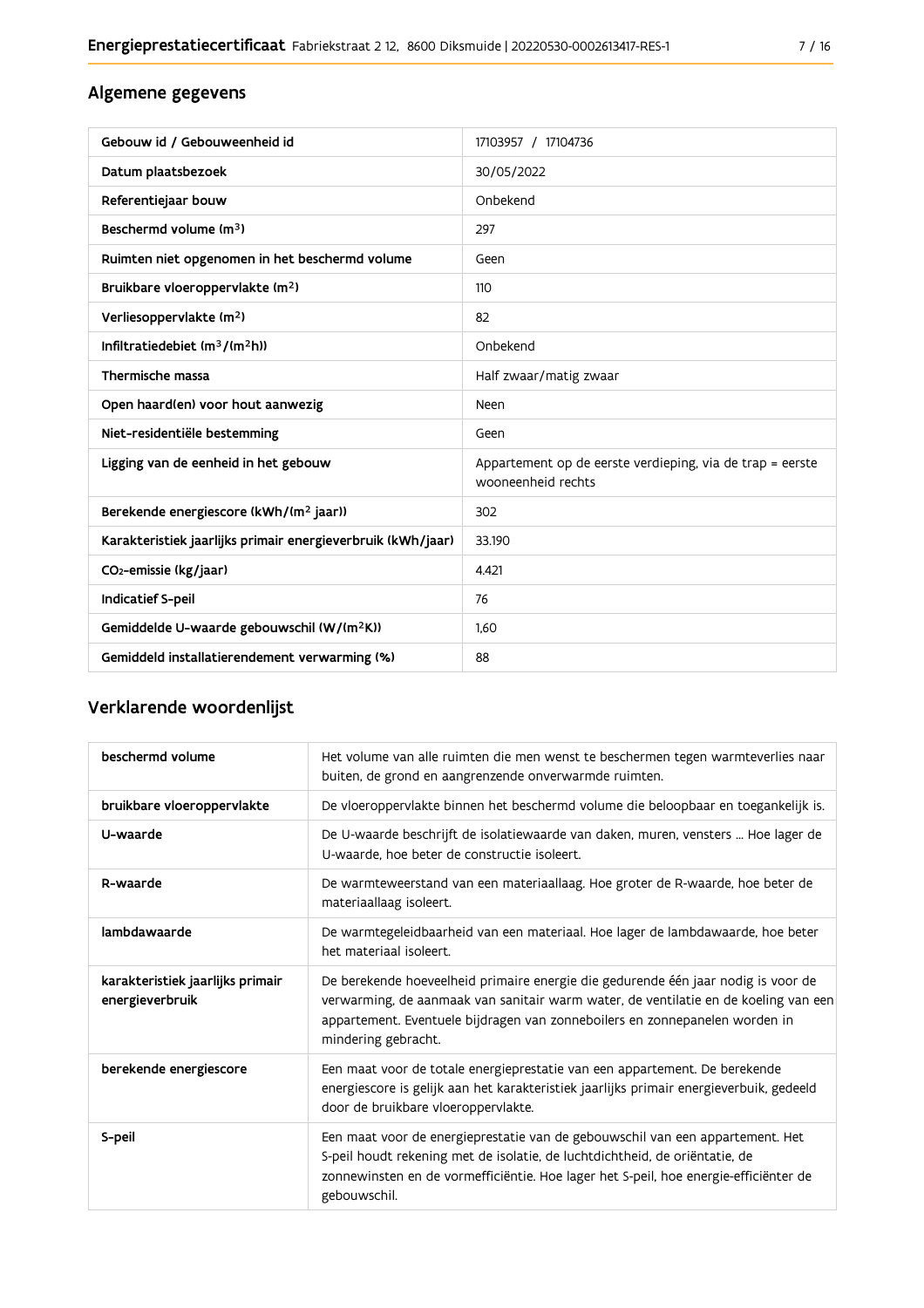## **Daken**



#### Plat dak

10,6 m<sup>2</sup> van het platte dak is vermoedelijk te Isoleer het platte dak bijkomend. weinig geïsoleerd.

Bij de renovatie van uw dak kunt u het best streven naar een U-waarde van maximaal 0,24 W/(m<sup>2</sup>K). Dat komt overeen met een isolatielaag van ongeveer 14 cm minerale wol of XPS ( $\lambda_d$  = 0,035 W/(m.K)) of 12 cm PUR ( $\lambda_d$  = 0,027 W/(m.K)). Als u de isolatie van uw platte of hellende dak tussen een houten dakstructuur plaatst, moet u de isolatiedikte verhogen tot minstens 22 cm minerale wol.

Hoogstwaarschijnlijk renoveert u uw dak(en) maar één keer grondig. Isoleer daarom meteen maximaal. De energiedoelstelling van 0,24 W/(m<sup>2</sup>K) vormt de basis, maar u kunt altijd streven naar beter.

## Technische fiche daken

Indien u werken plant, laat u dan bijstaan door een architect, aannemer of vakman voor deskundig advies en een goede uitvoering van de werken. Onderstaande gegevens zijn de invoergegevens van de energiedeskundige. Hiermee kunt u uw potentiële vakman inlichten over de huidige energetische toestand van uw appartement.

|   | Beschrijving                   | Oriëntatie               | (m <sup>2</sup> )<br>lakte<br>흠<br><b>Netto</b> | bekend<br>ಕಿಂ<br>vaar<br>Ξ | bekend<br>Φ<br>Ê<br>≃    | Isolatie |                   | renovatie<br>Ref jaar | ω<br>흥<br>$\frac{2}{\alpha}$<br>Ê<br>은<br>R-waar<br>bekend | Luchtlaag | Daktype | waarde<br>ω<br>σ<br>⊻<br>Bereken<br>(W/(m <sup>2</sup> ł |
|---|--------------------------------|--------------------------|-------------------------------------------------|----------------------------|--------------------------|----------|-------------------|-----------------------|------------------------------------------------------------|-----------|---------|----------------------------------------------------------|
|   | Plat dak                       |                          |                                                 |                            |                          |          |                   |                       |                                                            |           |         |                                                          |
| ● | P <sub>D</sub> 1               | $\overline{\phantom{a}}$ | 10,6                                            | $\overline{\phantom{a}}$   | $\overline{\phantom{0}}$ |          | isolatie aanwezig | ٠                     | $\overline{\phantom{a}}$                                   | afwezig   | a       | 1,70                                                     |
|   | Plafond onder verwarmde ruimte |                          |                                                 |                            |                          |          |                   |                       |                                                            |           |         |                                                          |
|   | PF1                            | $\overline{\phantom{a}}$ | 99                                              | $\overline{\phantom{a}}$   | $\overline{\phantom{0}}$ |          | isolatie onbekend | ٠                     | $\overline{\phantom{a}}$                                   | afwezig   | a       | 2,86                                                     |

#### Legende

a dak niet in riet of cellenbeton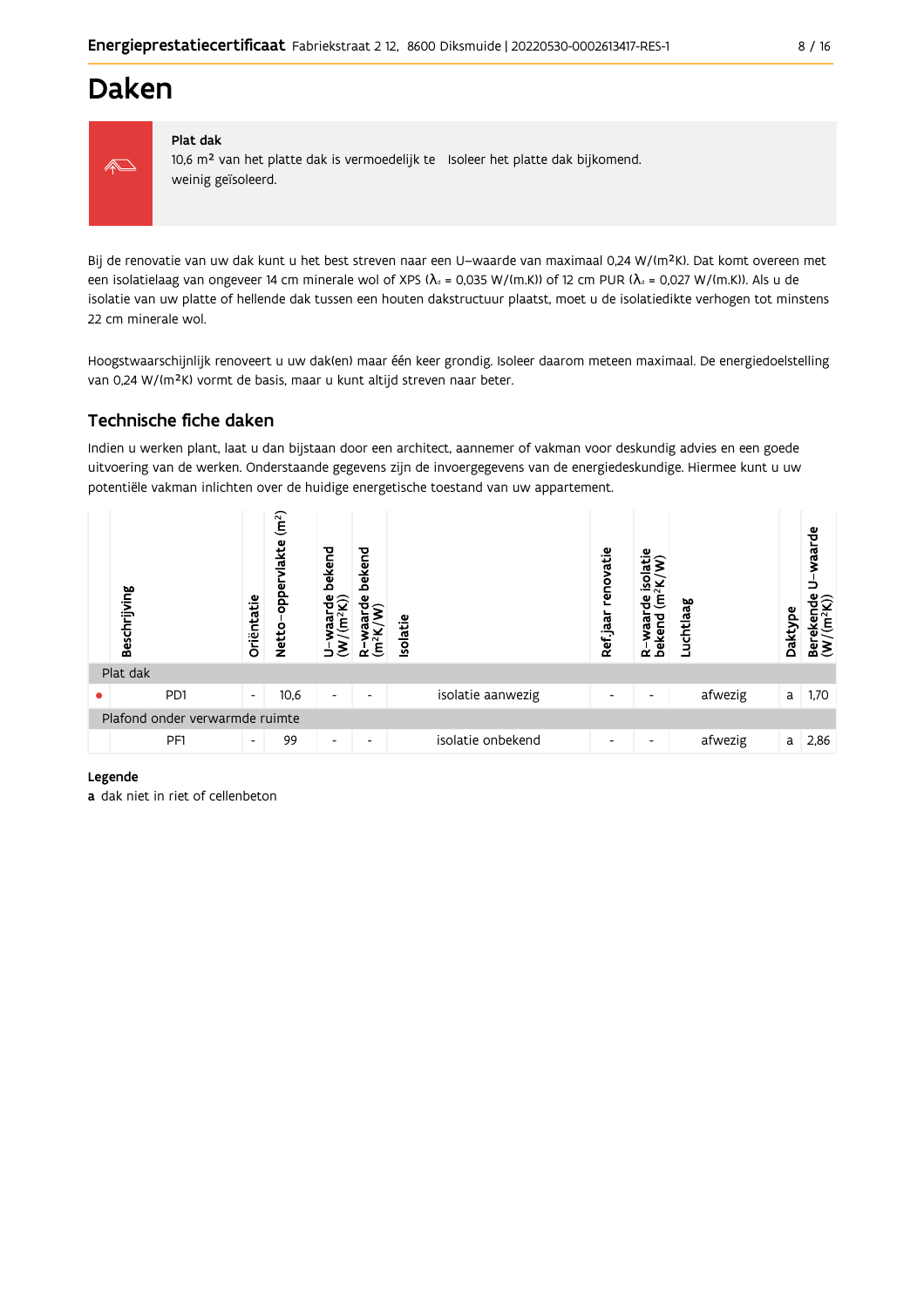## Vensters en deuren

#### Vensters

FF

19,6 m<sup>2</sup> van de vensters heeft dubbele beglazing. Dat is weinig energiezuinig. De raamprofielen van deze vensters zijn echter wel performant.

Vervang de beglazing door hoogrendementsbeglazing.

De kwaliteit van zowel de beglazing als de profielen bepaalt de energieprestatie van uw vensters. Kies altijd voor dubbele hoogrendementsbeglazing of drievoudige beglazing met een U-waarde van maximaal 1,0 W/(m<sup>2</sup>K). Bij de renovatie van vensters kunt u het best streven naar een U-waarde van maximaal 1,5 W/(m<sup>2</sup>K) voor de vensters (glas + profielen). Naast de vensters in de gevel verdienen ook dakvlakvensters, koepels, lichtstraten, polycarbonaatplaten en glasbouwstenen de nodige aandacht.

Hoogstwaarschijnlijk vervangt u uw buitenschrijnwerk maar één keer. Kies daarom meteen voor de meest energie-efficiënte oplossing.

## Technische fiche van de vensters

Indien u werken plant, laat u dan bijstaan door een architect, aannemer of vakman voor deskundig advies en een goede uitvoering van de werken. Onderstaande gegevens zijn de invoergegevens van de energiedeskundige. Hiermee kunt u uw potentiële vakman inlichten over de huidige energetische toestand van uw appartement.

|           | Beschrijving    | Oriëntatie | Helling   | (m <sup>2</sup> )<br>Oppervlakte | bekend<br>$U$ – waarde<br>(W/(m <sup>2</sup> K)) | <b>Beglazing</b> | Buitenzonwering              | Profiel  | U-waarde<br>$\begin{array}{ll} \text{Berekende} \\ (\textbf{W}/(\textbf{m}^2\textbf{K})) \end{array}$ |
|-----------|-----------------|------------|-----------|----------------------------------|--------------------------------------------------|------------------|------------------------------|----------|-------------------------------------------------------------------------------------------------------|
|           | In voorgevel    |            |           |                                  |                                                  |                  |                              |          |                                                                                                       |
| $\bullet$ | VG1-GL2         | N          | verticaal |                                  | $\overline{\phantom{a}}$                         | dubbel glas      | $\overline{\phantom{a}}$     | hout>100 | 2,76                                                                                                  |
| $\bullet$ | VG1-GL1         | N          | verticaal | 7,1                              | $\overline{\phantom{a}}$                         | dubbel glas      | $\qquad \qquad \blacksquare$ | hout>100 | 2,76                                                                                                  |
|           | In achtergevel  |            |           |                                  |                                                  |                  |                              |          |                                                                                                       |
| $\bullet$ | AG1-GL2         | Z          | verticaal | 3,4                              | $\overline{\phantom{a}}$                         | dubbel glas      | handbediend                  | hout>100 | 2,76                                                                                                  |
| $\bullet$ | AG1-GL1         | Z          | verticaal | 1                                | $\overline{\phantom{a}}$                         | dubbel glas      | handbediend                  | hout>100 | 2,76                                                                                                  |
|           | In rechtergevel |            |           |                                  |                                                  |                  |                              |          |                                                                                                       |
| $\bullet$ | RG1-GL1         | W          | verticaal | 7                                | $\overline{\phantom{a}}$                         | dubbel glas      | $\qquad \qquad \blacksquare$ | hout>100 | 2,76                                                                                                  |

#### Legende glastypes

dubbel glas Gewone dubbele beglazing Legende profieltypes

hout>100 Houten profiel >=100mm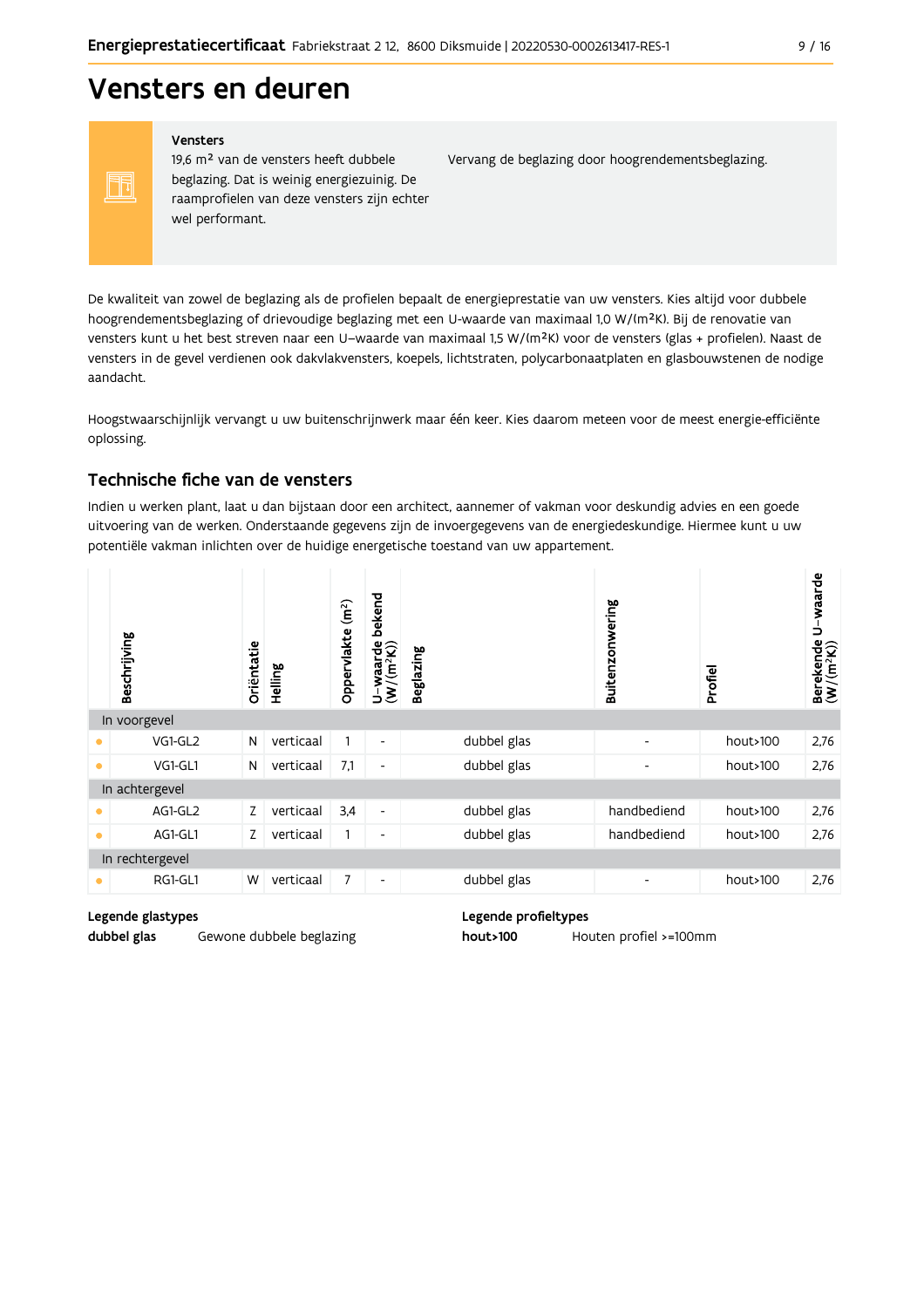### Technische fiche van de deuren, poorten en panelen

Indien u werken plant, laat u dan bijstaan door een architect, aannemer of vakman voor deskundig advies en een goede uitvoering van de werken. Onderstaande gegevens zijn de invoergegevens van de energiedeskundige. Hiermee kunt u uw potentiële vakman inlichten over de huidige energetische toestand van uw appartement.



**b** deur/paneel niet in metaal

hout>100

Houten profiel >=100mm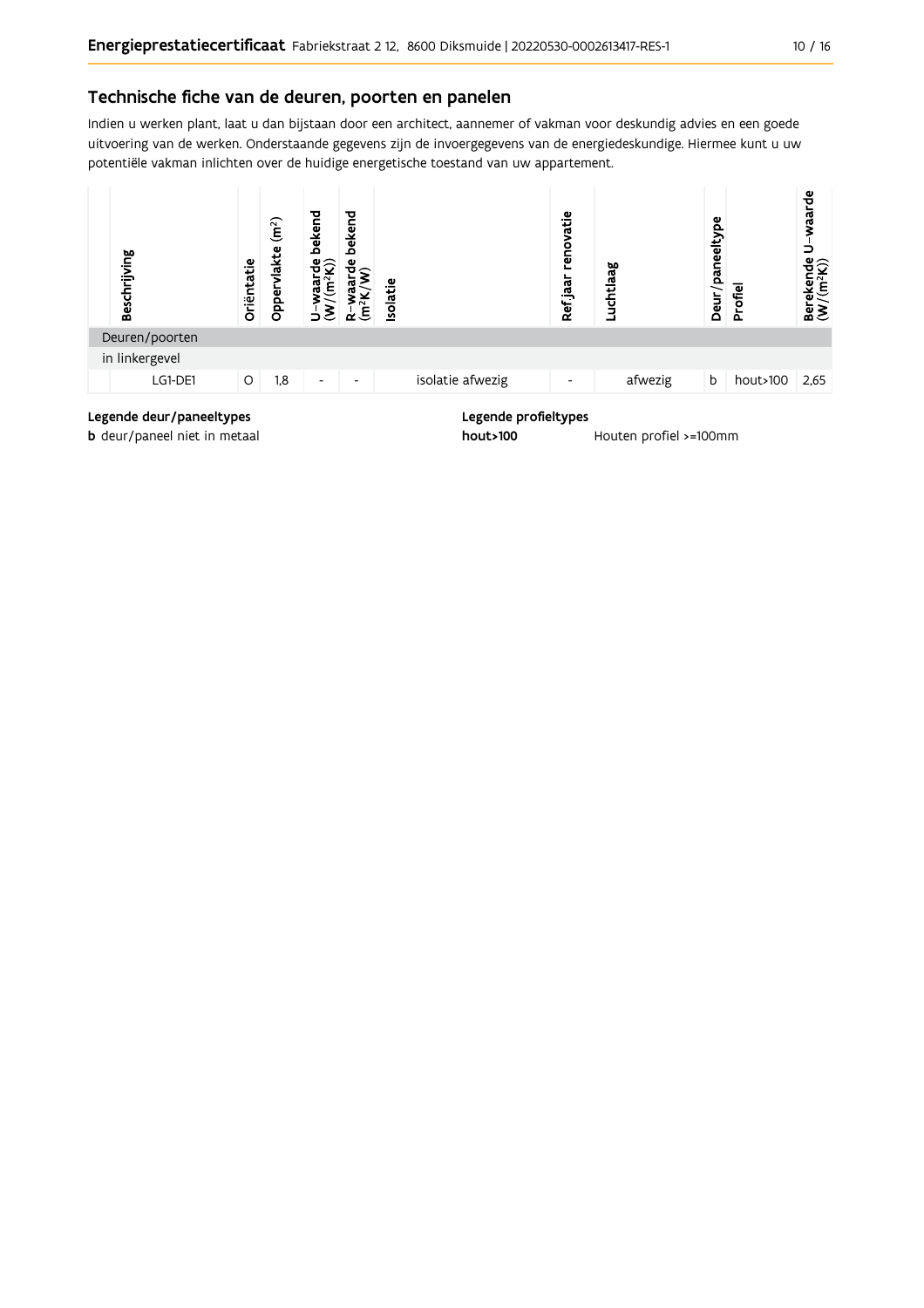## **Muren**



## Muur

52 m<sup>2</sup> van de muren is vermoedelijk te weinig geïsoleerd.

Plaats bijkomende isolatie.

Bij de isolatie van de muren kunt u het best streven naar een U-waarde van maximaal 0,24 W/(m<sup>2</sup>K). Dat komt overeen met een isolatielaag van ongeveer 14 cm minerale wol, EPS of XPS ( $\lambda$ <sub>d</sub> = 0,035 W/(mK)) of 10 cm PUR of PIR ( $\lambda$ <sub>d</sub> = 0,023 W/(mK)). Als u de isolatie tussen regelwerk plaatst, breng dan minstens 6 cm extra isolatie aan.

Hoogstwaarschijnlijk renoveert u uw muren maar één keer grondig. Isoleer daarom meteen maximaal. De energiedoelstelling van 0,24 W/(m<sup>2</sup>K) vormt de basis, maar u kunt altijd streven naar beter.

## Technische fiche van de muren

Indien u werken plant, laat u dan bijstaan door een architect, aannemer of vakman voor deskundig advies en een goede uitvoering van de werken. Onderstaande gegevens zijn de invoergegevens van de energiedeskundige. Hiermee kunt u uw potentiële vakman inlichten over de huidige energetische toestand van uw appartement.

| Buitenmuur<br>Voorgevel<br>20<br>VG1<br>$\mathsf{N}$<br>isolatie aanwezig<br>aanwezig<br>1,13<br>a<br>-<br>$\bullet$<br>niet in spouw<br>Achtergevel<br>AG1<br>Z<br>10,4<br>isolatie aanwezig<br>1,13<br>aanwezig<br>a<br>$\overline{\phantom{a}}$<br>$\overline{\phantom{0}}$<br>$\overline{\phantom{a}}$<br>$\overline{\phantom{0}}$<br>$\bullet$<br>niet in spouw<br>Rechtergevel<br>RG1<br>21<br>isolatie aanwezig<br>W<br>1,13<br>aanwezig<br>a<br>$\overline{\phantom{0}}$<br>$\bullet$<br>niet in spouw<br>Muur in contact met verwarmde ruimte<br>Voorgevel<br>isolatie onbekend<br>${\sf N}$<br>0,5<br>VG <sub>2</sub><br>afwezig<br>1,92<br>a<br>$\overline{a}$<br>$\overline{\phantom{0}}$<br>Achtergevel<br>isolatie onbekend<br>AG <sub>2</sub><br>Z<br>13,8<br>afwezig<br>1,92<br>a<br>$\qquad \qquad \blacksquare$<br>$\overline{\phantom{a}}$<br>Linkergevel<br>isolatie onbekend<br>LG1<br>26<br>1,92<br>$\circ$<br>afwezig<br>a<br>$\overline{\phantom{a}}$<br>$\overline{\phantom{a}}$<br>$\overline{\phantom{a}}$<br>$\overline{a}$ | Beschrijving | Oriëntatie | Netto-oppervlakte (m <sup>2</sup> ) | Diepte onder maaiveld (m) | U-waarde bekend (W/(m <sup>2</sup> K)) | R-waarde bekend (m <sup>2</sup> K/W) | Isolatie | Ref.jaar renovatie | Luchtlaag | Muurtype | Berekende U-waarde<br>(W/(m <sup>2</sup> K)) |
|---------------------------------------------------------------------------------------------------------------------------------------------------------------------------------------------------------------------------------------------------------------------------------------------------------------------------------------------------------------------------------------------------------------------------------------------------------------------------------------------------------------------------------------------------------------------------------------------------------------------------------------------------------------------------------------------------------------------------------------------------------------------------------------------------------------------------------------------------------------------------------------------------------------------------------------------------------------------------------------------------------------------------------------------------------|--------------|------------|-------------------------------------|---------------------------|----------------------------------------|--------------------------------------|----------|--------------------|-----------|----------|----------------------------------------------|
|                                                                                                                                                                                                                                                                                                                                                                                                                                                                                                                                                                                                                                                                                                                                                                                                                                                                                                                                                                                                                                                         |              |            |                                     |                           |                                        |                                      |          |                    |           |          |                                              |
|                                                                                                                                                                                                                                                                                                                                                                                                                                                                                                                                                                                                                                                                                                                                                                                                                                                                                                                                                                                                                                                         |              |            |                                     |                           |                                        |                                      |          |                    |           |          |                                              |
|                                                                                                                                                                                                                                                                                                                                                                                                                                                                                                                                                                                                                                                                                                                                                                                                                                                                                                                                                                                                                                                         |              |            |                                     |                           |                                        |                                      |          |                    |           |          |                                              |
|                                                                                                                                                                                                                                                                                                                                                                                                                                                                                                                                                                                                                                                                                                                                                                                                                                                                                                                                                                                                                                                         |              |            |                                     |                           |                                        |                                      |          |                    |           |          |                                              |
|                                                                                                                                                                                                                                                                                                                                                                                                                                                                                                                                                                                                                                                                                                                                                                                                                                                                                                                                                                                                                                                         |              |            |                                     |                           |                                        |                                      |          |                    |           |          |                                              |
|                                                                                                                                                                                                                                                                                                                                                                                                                                                                                                                                                                                                                                                                                                                                                                                                                                                                                                                                                                                                                                                         |              |            |                                     |                           |                                        |                                      |          |                    |           |          |                                              |
|                                                                                                                                                                                                                                                                                                                                                                                                                                                                                                                                                                                                                                                                                                                                                                                                                                                                                                                                                                                                                                                         |              |            |                                     |                           |                                        |                                      |          |                    |           |          |                                              |
|                                                                                                                                                                                                                                                                                                                                                                                                                                                                                                                                                                                                                                                                                                                                                                                                                                                                                                                                                                                                                                                         |              |            |                                     |                           |                                        |                                      |          |                    |           |          |                                              |
|                                                                                                                                                                                                                                                                                                                                                                                                                                                                                                                                                                                                                                                                                                                                                                                                                                                                                                                                                                                                                                                         |              |            |                                     |                           |                                        |                                      |          |                    |           |          |                                              |
|                                                                                                                                                                                                                                                                                                                                                                                                                                                                                                                                                                                                                                                                                                                                                                                                                                                                                                                                                                                                                                                         |              |            |                                     |                           |                                        |                                      |          |                    |           |          |                                              |
|                                                                                                                                                                                                                                                                                                                                                                                                                                                                                                                                                                                                                                                                                                                                                                                                                                                                                                                                                                                                                                                         |              |            |                                     |                           |                                        |                                      |          |                    |           |          |                                              |
|                                                                                                                                                                                                                                                                                                                                                                                                                                                                                                                                                                                                                                                                                                                                                                                                                                                                                                                                                                                                                                                         |              |            |                                     |                           |                                        |                                      |          |                    |           |          |                                              |
|                                                                                                                                                                                                                                                                                                                                                                                                                                                                                                                                                                                                                                                                                                                                                                                                                                                                                                                                                                                                                                                         |              |            |                                     |                           |                                        |                                      |          |                    |           |          |                                              |
|                                                                                                                                                                                                                                                                                                                                                                                                                                                                                                                                                                                                                                                                                                                                                                                                                                                                                                                                                                                                                                                         |              |            |                                     |                           |                                        |                                      |          |                    |           |          |                                              |

#### Legende

a muur niet in isolerende snelbouwsteen of cellenbeton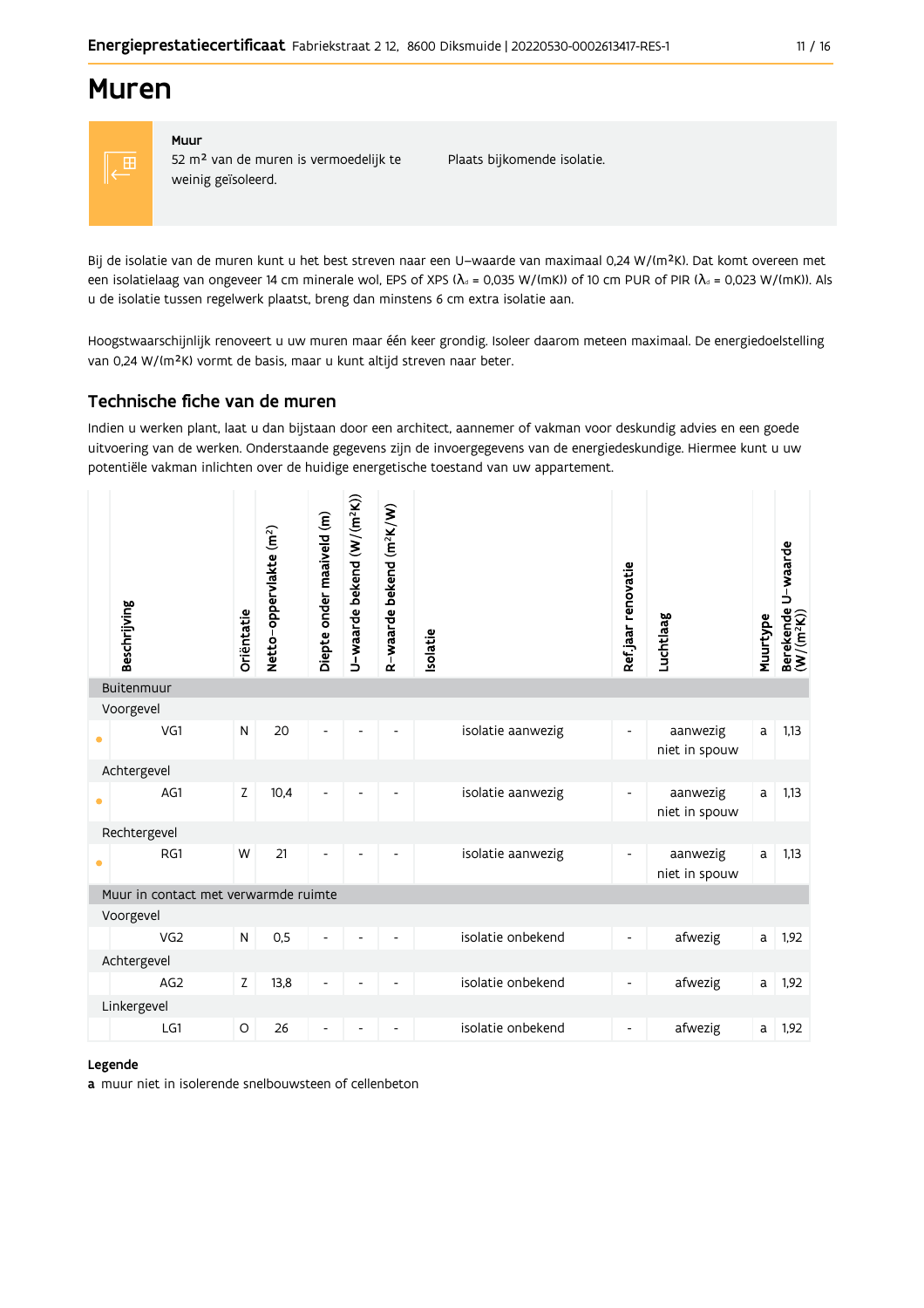## Vloeren

## Technische fiche van de vloeren

Indien u werken plant, laat u dan bijstaan door een architect, aannemer of vakman voor deskundig advies en een goede uitvoering van de werken. Onderstaande gegevens zijn de invoergegevens van de energiedeskundige. Hiermee kunt u uw potentiële vakman inlichten over de huidige energetische toestand van uw appartement.



#### Legende

a vloer niet in cellenbeton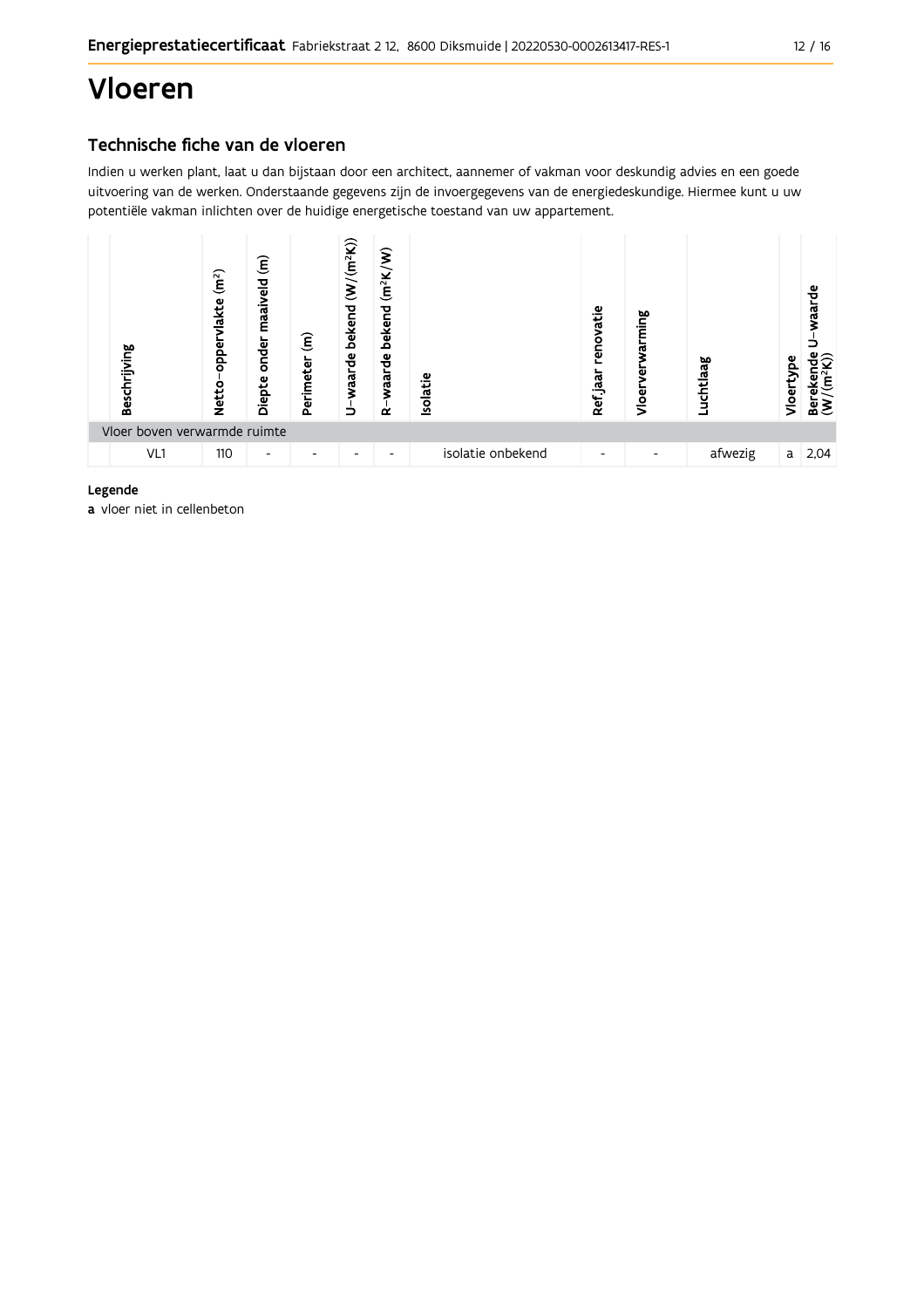## Ruimteverwarming



#### Verwarming

verwarmd.

100% van het appartement wordt elektrisch Vervang de elektrische verwarming. Plaats een afgiftesysteem, bij voorkeur op lage temperatuur.

Bij de renovatie van uw verwarmingsinstallatie kunt u het best kiezen voor een energiezuinig systeem. Gebruik zo veel mogelijk hernieuwbare energiebronnen.

### Technische fiche van de ruimteverwarming

Indien u werken plant, laat u dan bijstaan door een architect, aannemer of vakman voor deskundig advies en een goede uitvoering van de werken. Onderstaande gegevens zijn de invoergegevens van de energiedeskundige. Hiermee kunt u uw potentiële vakman inlichten over de huidige energetische toestand van uw appartement.

### Installaties met één opwekker

|                                      | RV1                          |  |  |
|--------------------------------------|------------------------------|--|--|
|                                      | $\circledR$                  |  |  |
| Omschrijving                         | $\overline{a}$               |  |  |
| Type verwarming                      | decentraal                   |  |  |
| Aandeel in volume (%)                | 100%                         |  |  |
| Installatierendement (%)             | 88%                          |  |  |
| Aantal opwekkers                     | 1                            |  |  |
| Opwekking                            |                              |  |  |
|                                      | $\overline{\phantom{a}}$     |  |  |
| Type opwekker                        | $\overline{a}$               |  |  |
| Energiedrager                        | elektriciteit                |  |  |
| Soort opwekker(s)                    | ٠                            |  |  |
| Bron/afgiftemedium                   | $\overline{\phantom{a}}$     |  |  |
| Vermogen (kW)                        | $\overline{\phantom{a}}$     |  |  |
| Elektrisch vermogen WKK              |                              |  |  |
| (kW)                                 |                              |  |  |
| Aantal (woon)eenheden                | $\overline{\phantom{a}}$     |  |  |
| Rendement                            | $\blacksquare$               |  |  |
| Referentiejaar fabricage             | ٠                            |  |  |
| Labels                               | $\overline{\phantom{a}}$     |  |  |
| Locatie                              | ۰                            |  |  |
| Distributie                          |                              |  |  |
| <b>Externe stookplaats</b>           | $\overline{\phantom{a}}$     |  |  |
| Ongeïsoleerde leidingen (m)          | $\overline{\phantom{a}}$     |  |  |
| Ongeïsoleerde combilus (m)           | $\overline{\phantom{a}}$     |  |  |
| Aantal (woon)eenheden op<br>combilus |                              |  |  |
| Afgifte & regeling                   |                              |  |  |
| Type afgifte                         | $\qquad \qquad \blacksquare$ |  |  |
| Regeling                             |                              |  |  |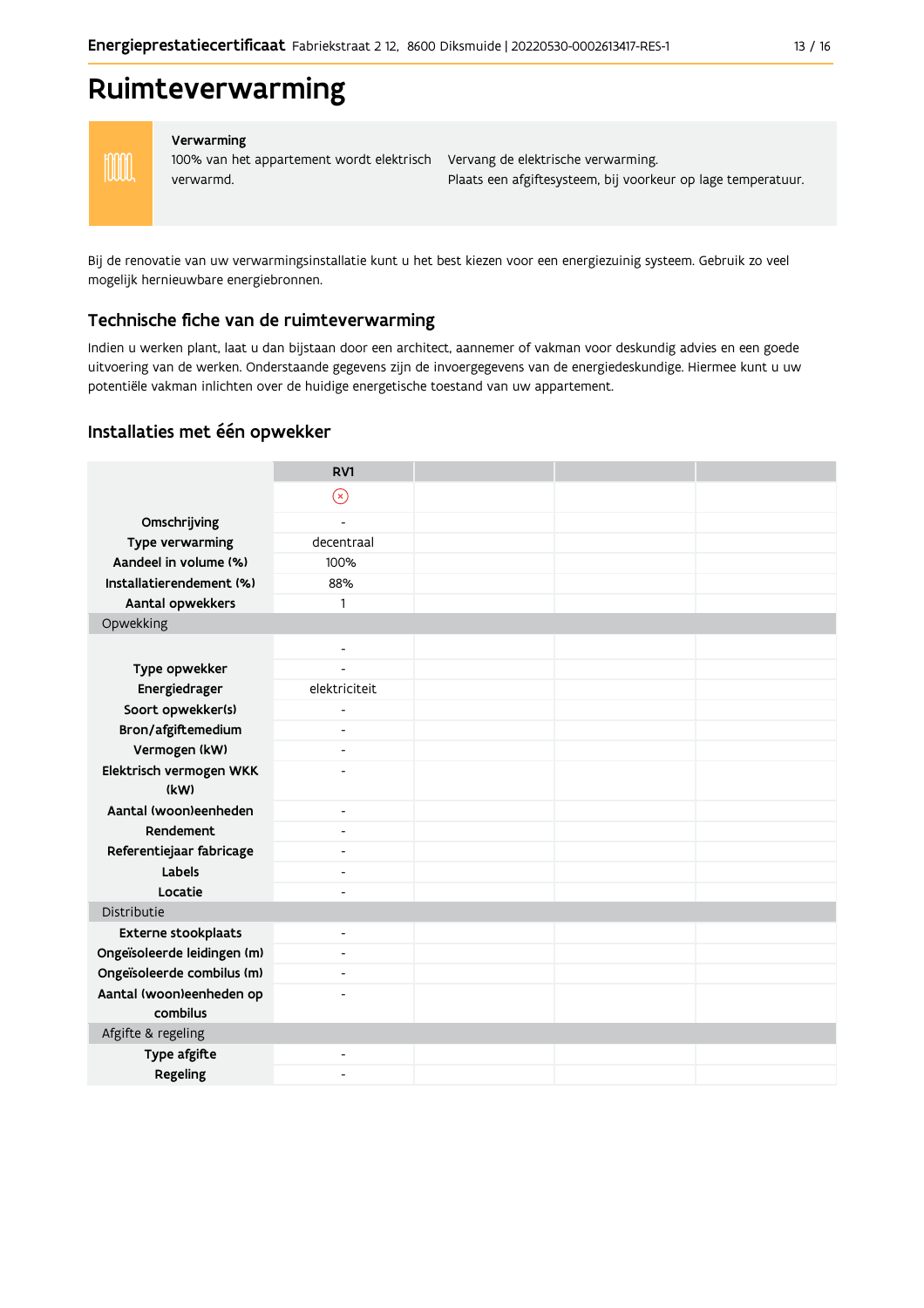## Installaties voor zonne-energie



#### Zonneboiler

Er is geen zonneboiler aanwezig.

Onderzoek de mogelijkheid om een zonneboiler te plaatsen. Raadpleeg hiervoor de zonnekaart of vraag raad aan een vakman.

Zonnepanelen Er zijn geen zonnepanelen aanwezig.

Onderzoek de mogelijkheid om zonnepanelen te plaatsen. Raadpleeg hiervoor de zonnekaart of vraag raad aan een vakman.

De zonnekaart berekent automatisch het zonnepotentieel voor uw gebouw en geeft een indicatie van het aantal zonnepanelen of zonnecollectoren dat u op het dak zou kunnen plaatsen.

Let op: de zonnekaart gaat uit van het elektriciteits- en watergebruik van een standaardgezin. Hou er bij de bepaling van de grootte van de te plaatsen installatie rekening mee dat het elektriciteits- en watergebruik van uw gebouw kan afwijken.

Voor meer informatie over de berekening van het zonnepotentieel kunt u terecht op de zonnekaart via www.energiesparen.be/zonnekaart.

### Technische fiche van de installaties op zonne-energie

Geen installaties op zonne-energie aanwezig.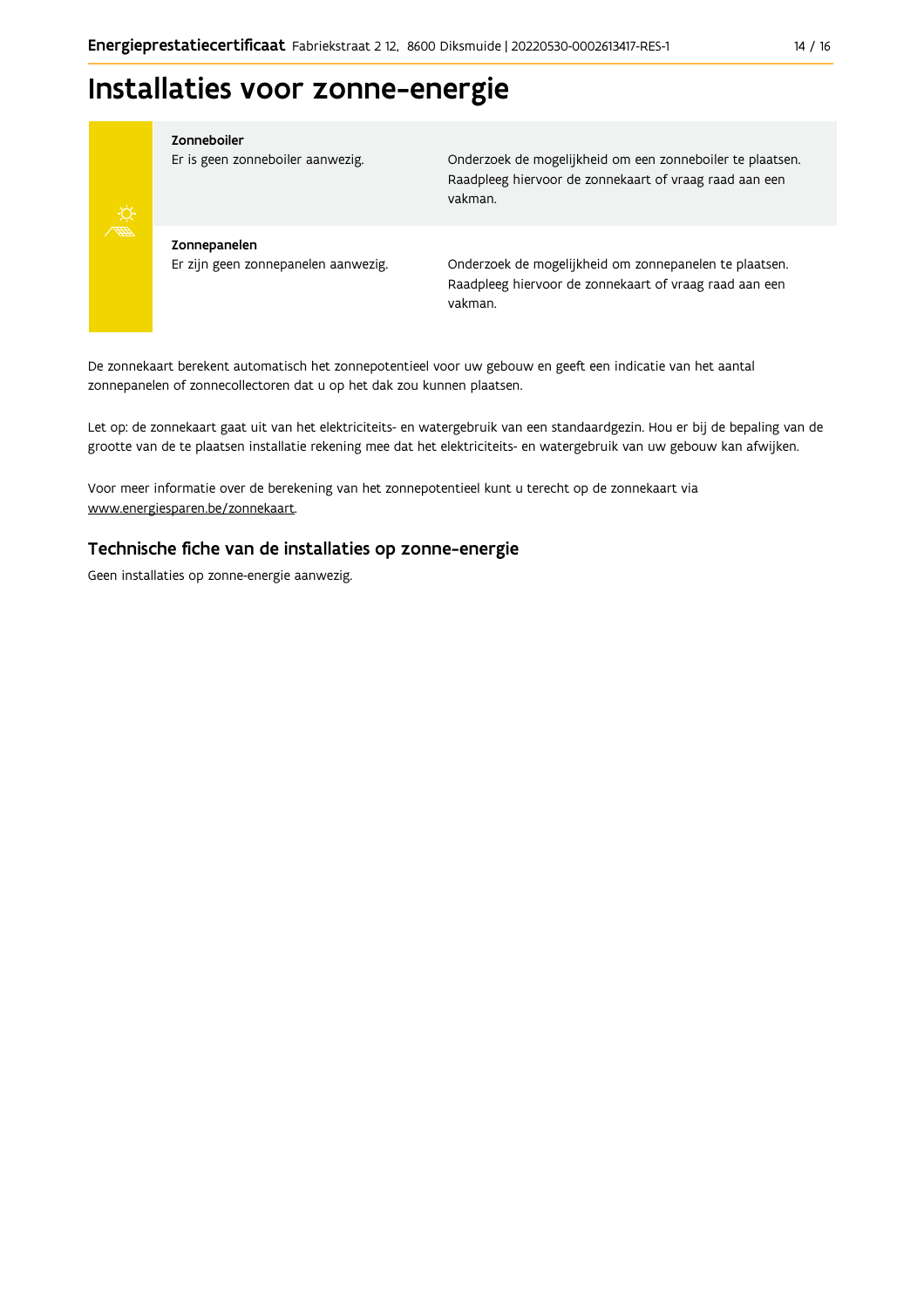## Overige installaties

### Sanitair warm water



Uw appartement beschikt niet over een zonneboiler. Overweeg de plaatsing van een zonneboiler of warmtepompboiler. Daarmee kunt u energie besparen.

|                                    | SWW1                         | SWW2                         |  |
|------------------------------------|------------------------------|------------------------------|--|
| <b>Bestemming</b>                  | badkamer                     | keuken                       |  |
| Opwekking                          |                              |                              |  |
| Soort                              | individueel                  | individueel                  |  |
| Gekoppeld aan ruimteverwarming     | neen                         | neen                         |  |
| Energiedrager                      | elektriciteit                | elektriciteit                |  |
| Type toestel                       | elektrische                  | elektrische                  |  |
|                                    | weerstandsverwarming         | weerstandsverwarming         |  |
| Referentiejaar fabricage           | $\overline{\phantom{0}}$     |                              |  |
| Energielabel                       |                              |                              |  |
| Opslag                             |                              |                              |  |
| Aantal voorraadvaten               |                              | $\mathbf{1}$                 |  |
| Aantal (woon)eenheden              | $\qquad \qquad \blacksquare$ | $\overline{\phantom{a}}$     |  |
| Volume (I)                         | <b>1501</b>                  | 15 <sub>l</sub>              |  |
| Omtrek (m)                         |                              |                              |  |
| Hoogte (m)                         |                              |                              |  |
| Isolatie                           | aanwezig                     | aanwezig                     |  |
| Label                              |                              |                              |  |
| Opwekker en voorraadvat één geheel | ja                           | ja                           |  |
| Distributie                        |                              |                              |  |
| Type leidingen                     | gewone leidingen             | gewone leidingen             |  |
| Lengte leidingen (m)               | > 5m                         | $\leq$ 5m                    |  |
| Isolatie leidingen                 | ۰                            |                              |  |
| Aantal (woon)eenheden op leidingen | $\overline{\phantom{a}}$     | $\qquad \qquad \blacksquare$ |  |

### Ventilatie

 $\frac{\circledcirc}{\circ}$ Uw appartement beschikt mogelijk niet over voldoende ventilatievoorzieningen. Een goede ventilatie is echter noodzakelijk om een gezond binnenklimaat te garanderen. Voorzie bij uw renovatie daarom in een ventilatiesysteem. Om energie te besparen, kunt u het best kiezen voor een systeem met vraagsturing of warmteterugwinning.

| Type ventilatie | geen of onvolledig |
|-----------------|--------------------|
|                 |                    |

## **Koeling**

Uw appartement heeft kans op oververhitting, ondanks de aanwezige zonwering. Vermijd de plaatsing van een koelinstallatie, want die verbruikt veel energie. Bekijk of andere maatregelen mogelijk zijn om oververhitting tegen te gaan: 's nachts intensief ventileren, bijkomende zonwering ...

| Koelinstallatie | afwezig |
|-----------------|---------|
|-----------------|---------|